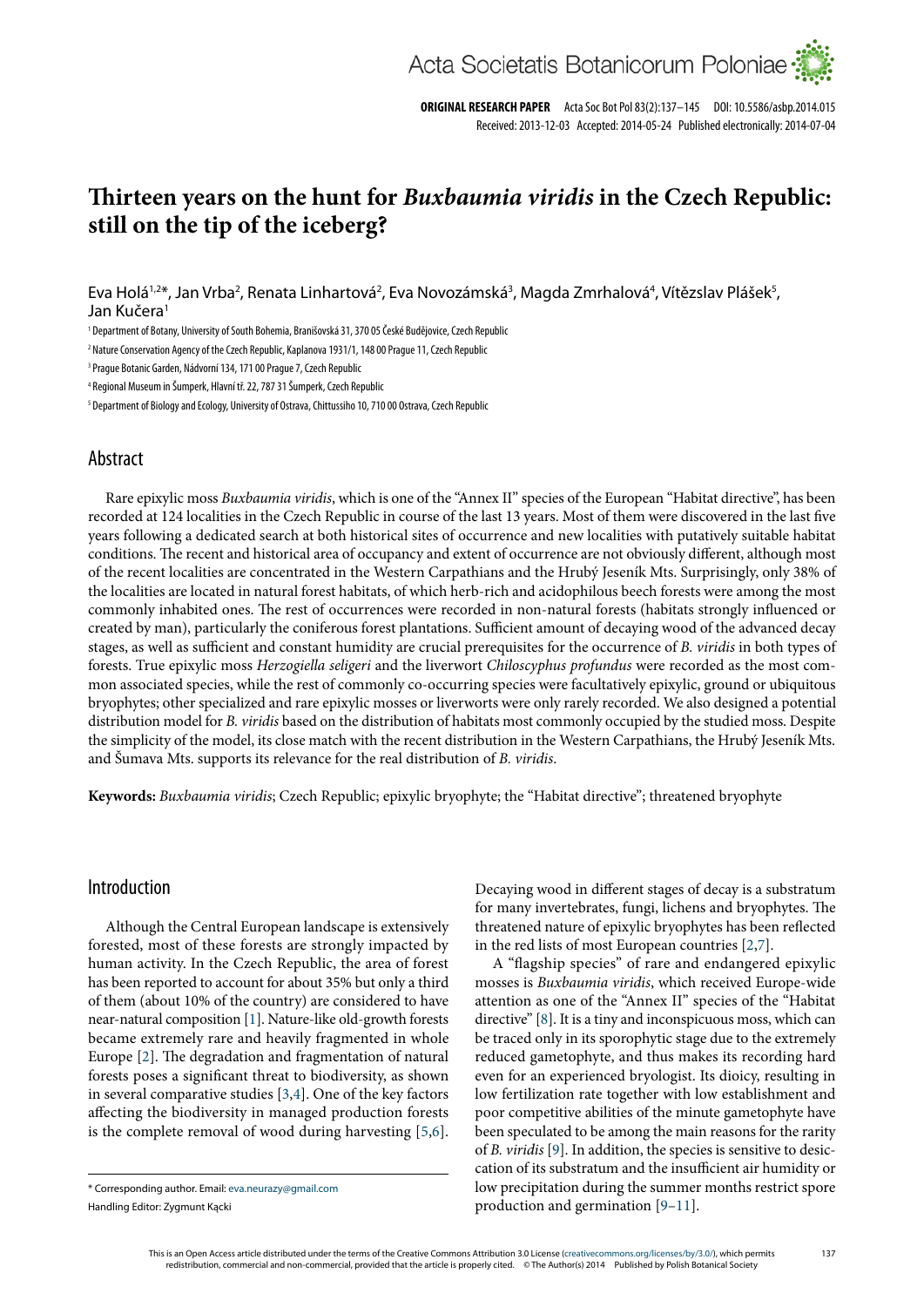The occurrence of *B. viridis* is generally restricted to decaying wood, especially in advanced phases of decay [\[12](#page-7-10)]. Its detailed ecological requirements have however only been investigated in a few studies [[9](#page-7-8),[10](#page-7-11)[,13](#page-7-12)], focused mainly on substratum preference. The species is assumed to grow mainly in old-growth (primeval) forests [[13](#page-7-12)].

We have summarized the information about the current occurrences of *B. viridis* in the Czech Republic, which has accumulated over the last thirteen years (2001–2013) and compared the recent and historical distribution pattern. The ecological information noted by the recorders, together with data from habitat mapping were used to develop a model predicting its distribution over the whole area of the country.

# Material and methods

*Buxbaumia viridis* has been mapped by the Nature Conservation Agency of the Czech Republic since 2001. Positively mapped localities (i.e. localities with *B. viridis*) were visited at least once (see [Appendix S1;](http://pbsociety.org.pl/journals/index.php/asbp/rt/suppFiles/asbp.2014.015/0) number of visits is dependent on the availability of sites, the number of surveyor and on the budget for the respective year). The mapping was usually carried out during autumn season, because sporophytes of *B. viridis* were easily visible. Presence of dead wood, forest type, and forest age were considered as main features for selection of areas. In addition, the vast majority of historical localities [\[13](#page-7-12)[–15\]](#page-7-13) were included in the survey. In the case of the positive discovery at a locality, neighboring logs (typically within ca. 500 m) were particularly thoroughly searched for additional occurrences (microlocalities). At each microlocality, the number of capsules was recorded together with substratum data (the identity of decaying wood where detectable, decay degree) and co-occurring species. The decay degree was measured using a semi-quantitative scale modified from Söderström [\[16](#page-7-14)] [\(Tab. 1](#page-1-0)). Co-occurring species were defined as those occurring within 15 cm from the capsules of *B. viridis*; the nomenclature of bryophytes follows the current checklist [[17](#page-7-15)]. Bryophytes were divided into four ecological groups: epiphytes (species commonly found on living trees), ground flora (most often recorded on the ground), true epixylic species (exclusively found on rotting wood) and facultative epixylic species (rotting

<span id="page-1-0"></span>**Tab. 1** Scale for identification of decay degree [\[16](#page-7-14)].

| Decay<br>degree | Description of decay degree                                                |
|-----------------|----------------------------------------------------------------------------|
| 1               | freshly fallen log, hard, whole, bark intact, branches present             |
| $\mathfrak{D}$  | log solid, wood hard, more than 50% of bark present                        |
| 3               | some patches of soft wood, more than 50% of bark missing                   |
| $\overline{4}$  | wood softening, outline retained, bark missing                             |
| 5               | log outline slightly deformed                                              |
| 6               | pieces of soft wood, log outline still distinguishable                     |
| 7               | only log core remains                                                      |
| 8               | log outline indeterminable, humification 100%, no<br>evidence of hard wood |

wood is only sub-optimal substratum). The assignation of the species to these groups followed other studies [\[18](#page-7-16)[,19](#page-7-17)] and own experience.

Localities were defined as one or more logs of *B. viridis* within the radius of 500 m. Except for a few exceptions [\(Appendix S1\)](http://pbsociety.org.pl/journals/index.php/asbp/rt/suppFiles/asbp.2014.015/0), only one habitat type occurred at one locality. For each locality, mean altitude, and for each microlocality distance from the nearest watercourse were assessed from topographic maps. The distance from watercourse was classified into 4 categories: (*i*) up to 10 m; (*ii*) 11–100 m; (*iii*) 101–500 m; (*iv*) >500 m, i.e. no watercourse.

Another type of data assigned to localities was the habitat information. These data were extracted from the geographic information system (GIS) layer of the habitat mapping of the Czech Republic [20]. The habitats were classified according to habitat catalogue [21]. This classification utilizes primarily the formation–vegetation (physiognomic) approach and, secondarily, the floristic approach. The habitats of supposedly higher importance for nature conservation are termed natural habitats. In contrast, the non-natural habitats are those of presumably lower importance for biodiversity or nature conservation and are strongly influenced or created by humans [21]. In addition, syntopic combinations (mosaics) of natural and non-natural habitats can occur. If one of the habitats from the mosaic was non-natural, then the entire mosaic was considered as a non-natural habitat. In the areas of supposedly low frequency of natural habitats, only the natural habitats were recorded and mapped (so-called contextual mapping; [22]), whereas the non-natural habitats were not mapped and were merged in the resulting GIS layer in a single category, labelled "−1".

For the analysis of distribution, we defined the area of occupancy as the number of the occupied grid squares of the Central European floristic grid [23], with the squares  $5 \times 3$ geographical minutes. Extent of occurrence is defined as the area contained within the shortest continuous imaginary boundary, which can be drawn to encompass all the known, inferred or projected sites of present occurrence of a species [24]. The distance of the farthest points was set to be 40 km [25]. The area of the occupied grid squares and extent of occurrence were calculated using ArcGis ver. 9 [26].

We combined the GIS layer of habitat mapping [20] and the Corine land cover layer [27] with our results of habitat association frequency and altitudinal distribution of *B. viridis* for the construction of the map of its potential distribution. The Corine land cover refers to the European programme establishing a computerized inventory on land cover of the 27 European Union member countries and other European countries, at an original scale of 1:100 000, using 44 classes with five main categories – artificial surfaces, agricultural areas, forest and other semi-natural areas, wetlands, and water bodies. Forests are subdivided into three categories – broad-leaved, coniferous, and mixed forests. Most frequently occupied habitats (i.e., habitats of interest, habitats in which the occurrence of *B. viridis* was more frequent than five times, see "Results") and their mosaics (only mosaics wherein the representation of habitats of interest was higher than 50%) within altitudes 300–1100 m a.s.l. were included in the model. The potential distribution map was constructed as the relative proportion of habitat area (only habitats of interest)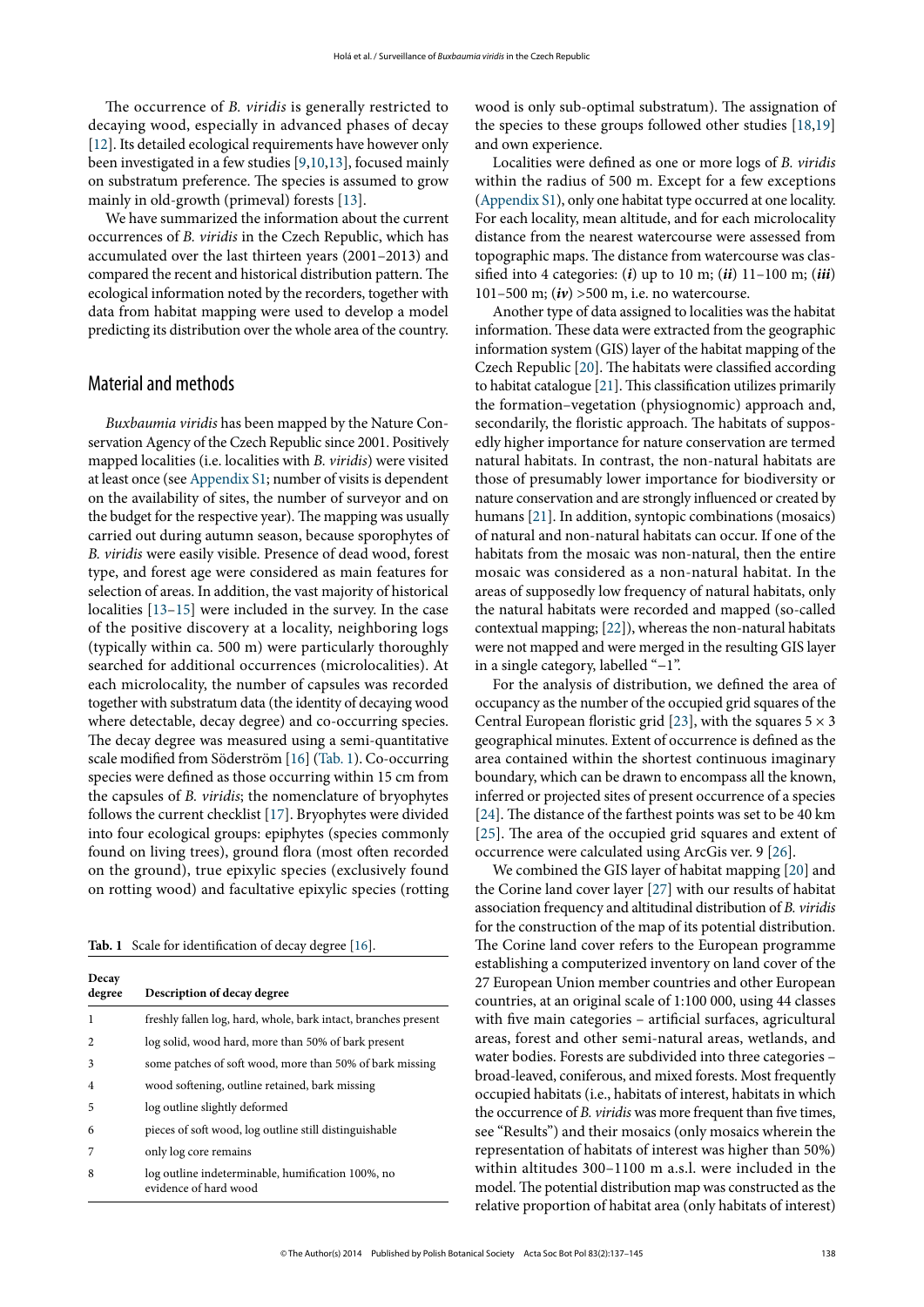per each square. For the non-natural habitats merged in the category "−1" (one of the habitats of interest) in the layer of the habitat mapping, the information from the Corine land cover layer was used to select coniferous and broad leaved-coniferous forests. Only these two types of "−1" habitats were used in the modeling of potential distribution of *B. viridis*. All other "−1" habitats were regarded as completely uninhabitable for *B. viridis*.

The general linear model, calculated by R version 2.12 [28], was used to test the influence of the altitude, habitat type (natural vs. non-natural), habitat unit, degree of decay, and distance from watercourse on the sporophyte production, measured as the mean number of capsules per each locality. The mean number of sporophytes per each locality was log-transformed prior to analysis to improve normality.

## Results

#### **Historical and recent distribution**

*Buxbaumia viridis* has to date been recorded on 167 localities in the Czech Republic (Fig. 1, Tab. 2, [Appendix S1\)](http://pbsociety.org.pl/journals/index.php/asbp/rt/suppFiles/asbp.2014.015/0). One hundred twenty four localities (and 192 microlocalities) were recorded in the recent 13 years (2001–2013), of which 89 localities were newly found occurrences. Of the 78 historical localities (recorded before 2001 [[13](#page-7-12)–[15](#page-7-13)]), 35 were checked with positive results, while at 21 localities *B. viridis* was not re-found and 22 historical records were not verified due to insufficient capacities, inaccurate localization etc. Since 2001, 242 sites were explored in total (i.e., both revision of historical localities and survey of newly selected ones), *B. viridis* was not found at 118 of them (Fig. 2).

Although the number of recent localities is higher than the number of historical localities, the area and extent of occurrence of historical localities reached higher values

### Recent and historical localities,  $N = 167$

(Tab. 2). Altitudinal distribution of the localities spanned 250–1200 m, of which most were recorded at the altitudes between 600–900 m a.s.l. (Fig. 3). 42% of all microlocalities  $(N = 192)$  were situated within 10 m from a watercourse, 32% microlocalities within 11–100 m from a watercourse, 23% microlocalities within 101–500 m from a watercourse and only 4 microlocalities were farther than 500 m from watercourse (Fig. 4).

### **Habitat requirements and association, co-occurring species**

The recorded substratum of *B. viridis* was primarily the decaying wood of conifers in late decay phases (degree 5, 6, 7 or 8; Fig. 5). Of the 148 cases (microlocalities), when the substratum could be determined, 88% were conifers (mainly *Picea abies* and *Abies alba*) and 12% were broad leaved trees, mainly beech (*Fagus sylvatica*; 8%), 1–2 microlocalities were

**Tab. 2** The area of occupancy (AOO) and the extent of occurrence (EOO) for recent and historical localities were summarized.

| <b>Recent localitis</b>     | N   | AOO | EOO (km <sup>2</sup> ) |
|-----------------------------|-----|-----|------------------------|
|                             | 124 | 74  | 4445                   |
| <b>Historical localitis</b> | N   | AOO | EOO (km <sup>2</sup> ) |
|                             | 78  | 66  | 4359                   |

The grid squares are defined by the project "Kartierung der Flora Mitteleuropas" (KFME), with the squares of 5*'* longitude and 3*'* latitude.





- historical localities (recorded before 2001) checked with negative results
- historical localities (recorded before 2001) no check
- newly found localities (2001-2013)
- historical localities (recorded before 2001) checked with positive results

Fig. 1 The number of historical and recent localities.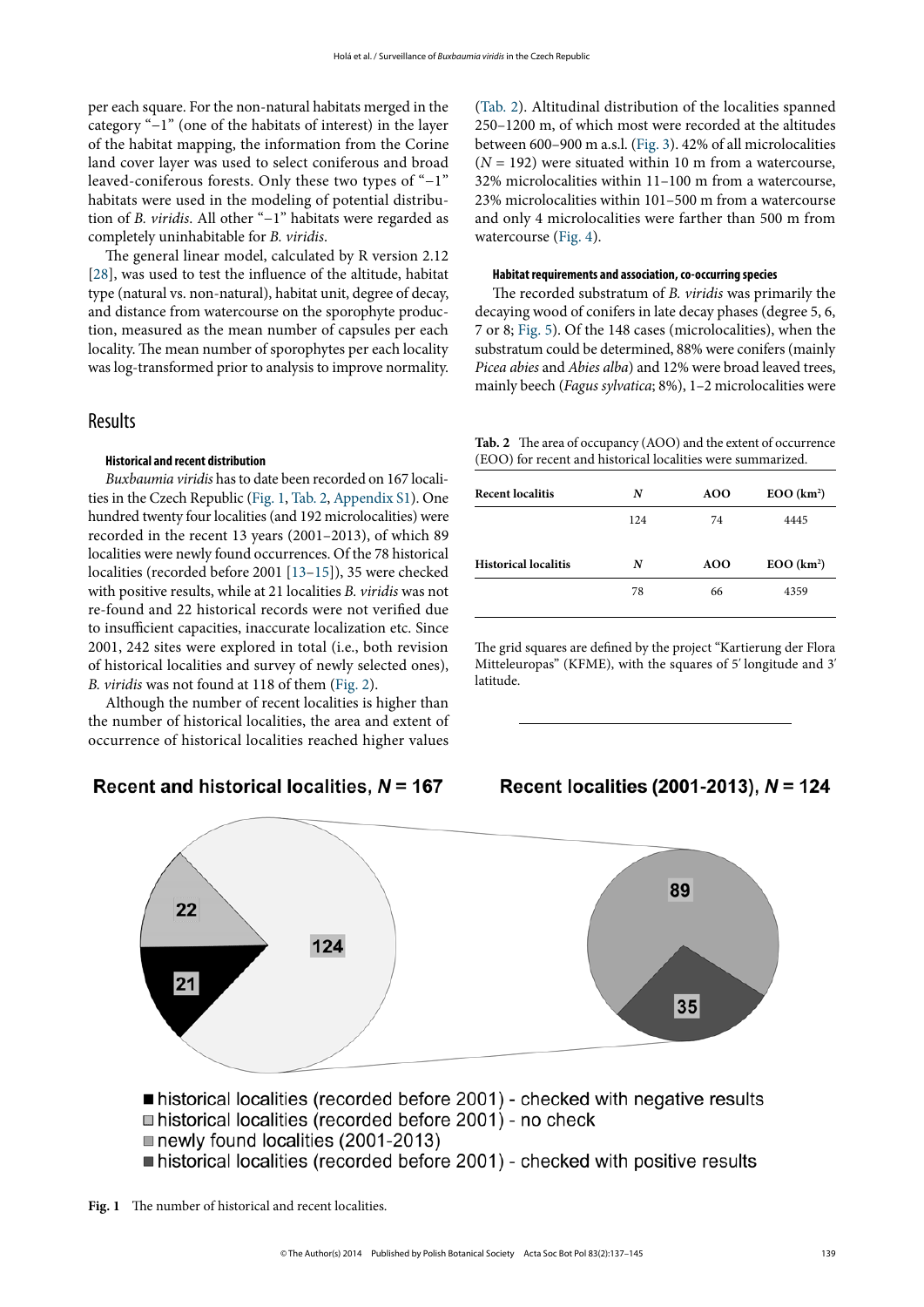

**Fig. 2** Map of explored area. Hatched squares show positively explored area; grey squares are negatively explored area. The grid squares are defined by the project "Kartierung der Flora Mitteleuropas" (KFME), with the squares of 5*'* longitude and 3*'* latitude.



**Fig. 3** Altitudinal distribution for recent localities of *B. viridis* from the Czech Republic;  $N = 124$ .

recorded for alder (*Alnus glutinosa*), ash (*Fraxinus excelsior*) and birch (*Betula pendula*).

The co-occurring species and their frequency at recent microlocalities are summarized in Tab. 3. Altogether, 68 species were recorded (24 liverworts and 44 mosses), of which the most common (growing at more than 40% of microlocalities) were liverwort *Chiloscyphus profundus* and mosses *Herzogiella seligeri*, *Rhizomnium punctatum*, *Dicranum scoparium* and *Tetraphis pellucida*. Forest ground



**Fig. 4** Distance of *B. viridis* microlocalities from a watercourse; *N* = 192.

species dominated among co-occurring species (40 species), whereas only 9 species were classified as true epixylic species and 17 as facultative epixylic species, 3 as the epiphytes. Nevertheless, the most common accompanying species (see above) were true or facultative epixylic species.

The mean number of sporophytes per one microlocality varied from 1 to 108 capsules (mean = 8, median = 3), most microlocalities (80%) and localities (70%) had only up to 10 sporophytes. However, number of sporophytes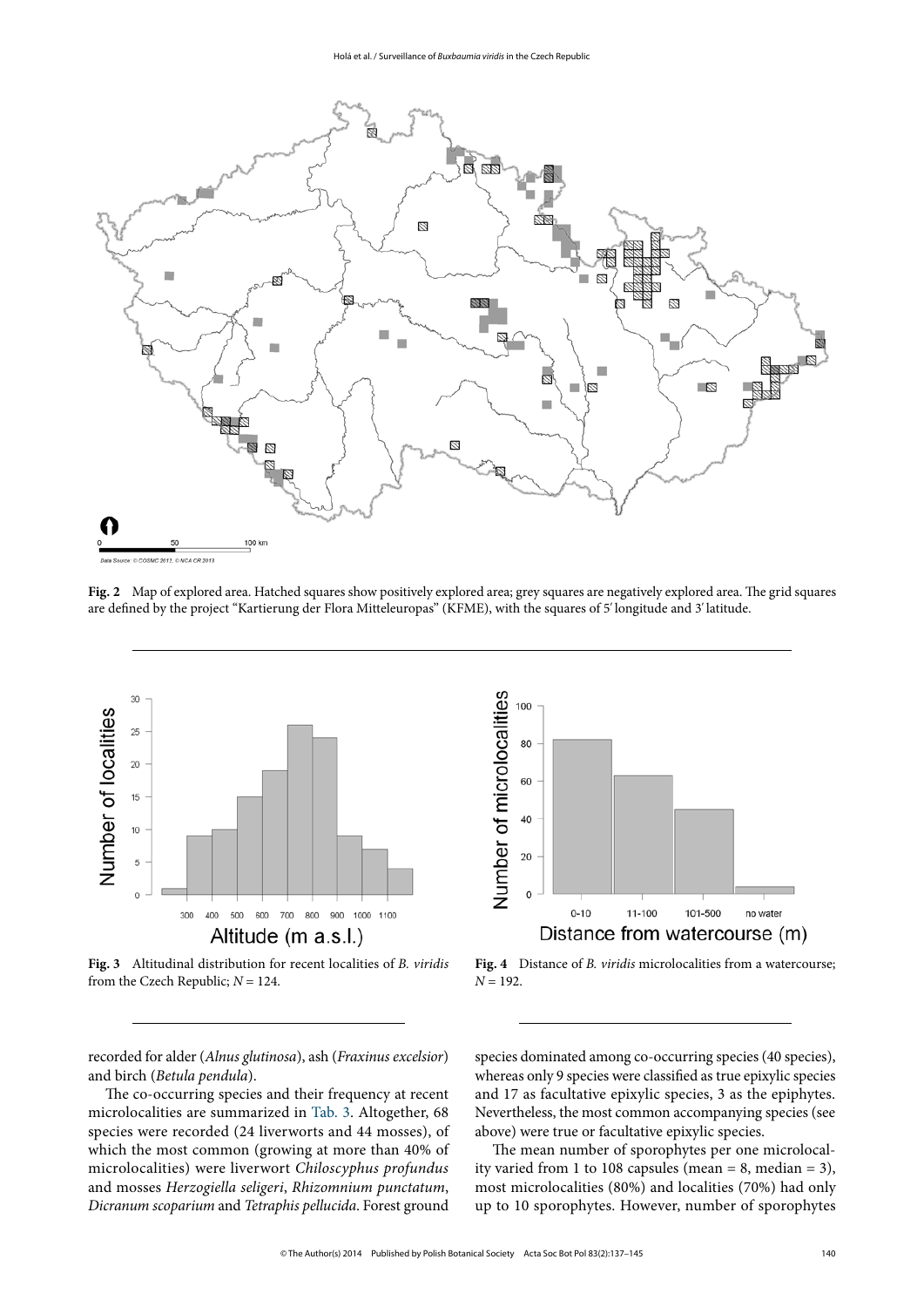

**Fig. 5** Frequency of different decay stages of logs (microlocalities) with presence of *B. viridis*; *N* = 160 (modified from Söderström  $[16] - (3)$  some patches of soft wood, more than 50% of bark missing; (4) wood softening, outline retained, bark missing; (5) log outline slightly deformed; (6) pieces of soft wood, log outline still distinguishable; (7) only log core remains; (8) log outline indeterminable, humification 100%, no evidence of hard wood).

on microlocalities varied among years, e.g. at the locality Halenkov (195 sporophytes in 2001, 6 sporophytes in 2011), Senice – Val. Kyčera (7 sporophytes in 2002, 64 sporophytes in 2011), Vrchovištní pot. (94 sporophytes in 2001, 14 sporophytes in 2009). The numbers for all localities are listed in the [Appendix S1.](http://pbsociety.org.pl/journals/index.php/asbp/rt/suppFiles/asbp.2014.015/0) The average number of sporophytes per locality showed no relation to altitude (*F* = 2.3924, *P* = 0.1254), habitat type (*F* = 0.0432, *P* = 0.8357), habitat unit ( $F = 1.6006$ ,  $P = 0.1463$ ), decay degree ( $F = 3.4437$ ,  $P = 0.0667$ , or watercourse ( $F = 2.2432$ ,  $P = 0.1377$ ). It seems that variation among years is an important predictor of persistence of *B. viridis* on locality. However, our data do not allow us this type of analysis because we have not accumulated sufficient amount of repeated observations from each locality.

Only 38% of recent localities were situated in 6 habitats units and 17 subunits, which are classified as natural according to habitat mapping GIS layer (Tab. 4). The remaining localities were recorded in 3 units and 8 subunits of habitats classified as non-natural. The most common natural habitats were beech forests, particularly herb-rich and acidophilus beech forests, the most common non-natural habitats were non-specified habitats of contextual mapping and habitats strongly influenced or created by man, particularly the forest plantations of coniferous trees.

### **Potential distribution map**

The potential distribution model is shown in Fig. 6. The model and recent distribution show a close match mainly in the Western Carpathians and the Hrubý Jeseník Mts., where there are frequent records of *B. viridis* as well as the

|  | Tab. 3 Co-occurring species at microlocalities of B. viridis. |  |  |  |  |  |
|--|---------------------------------------------------------------|--|--|--|--|--|
|--|---------------------------------------------------------------|--|--|--|--|--|

| <b>Species</b>              | % of co-occurring<br>species $(N = 169)$ | Ecological<br>category |
|-----------------------------|------------------------------------------|------------------------|
| Liverworts                  |                                          |                        |
| Chiloscyphus profundus      | 56                                       | TX                     |
| Cephalozia bicuspidata      | 31                                       | FX                     |
| Lepidozia reptans           | 27                                       | <b>TX</b>              |
| Blepharostoma trichophyllum | 16                                       | FX                     |
| Plagiochila porelloides     | 11                                       | G                      |
| Scapania nemorea            | 8                                        | <b>FX</b>              |
| Mosses                      |                                          |                        |
| Herzogiella seligeri        | 70                                       | <b>TX</b>              |
| Rhizomnium punctatum        | 50                                       | FX                     |
| Dicranum scoparium          | 45                                       | FX                     |
| Tetraphis pellucida         | 40                                       | <b>TX</b>              |
| Dicranum montanum           | 28                                       | E                      |
| Hypnum cupressiforme        | 21                                       | <b>FX</b>              |
| Sanionia uncinata           | 17                                       | <b>FX</b>              |
| Plagiothecium curvifolium   | 12                                       | G                      |
| Dicranella heretomalla      | 12                                       | G                      |
| Polytrichum formosum        | 12                                       | G                      |
| Pohlia nutans               | 11                                       | G                      |
| Atrichum undulatum          | 9                                        | G                      |
| Dicranodontium denudatum    | 7                                        | TХ                     |
| Plagiomnium affine          | 6                                        | G                      |
| Plagiothecium laetum        | 6                                        | G                      |
| Sciuro-hypnum reflexum      | 6                                        | G                      |

Bryophytes with low frequency (less than 5%). Liverworts: *Bazzania trilobata* (ecological category: G), *Calypogeia azurea* (G), *C. integristipula* (G), *Crossocalyx hellerianus* (TX), *Chiloscyphus coadunatus* (G), *Ch. cuspidatus* (G), *Diplophyllum obtusifolium* (G), *Liochlaena lanceolata* (FX), *Lophozia ascendens* (TX), *Lophozia ventricosa* (FX), *Marchantia polymorpha* (G), *Nowellia curvifolia* (TX), *Orthocaulis attenuatus* (FX), *Ptilidium pulcherrimum* (E), *Riccardia latifrons* (TX), *Riccardia palmata* (TX), *Schistochilopsis incisa* (FX), *Tritomaria exsectiformis* (FX). Mosses: *Aulacomnium androgynum* (FX), *Brachythecium rivulare* (G), *B. rutabulum* (G), *B. salebrosum* (FX), *B. velutinum* (FX), *Bryum moravicum* (E), *Buxbaumia aphylla* (G), *Cirriphyllum piliferum* (G), *Dicranella subulata* (G), *Dichodontium pellucidum* (G), *Eurhynchium angustirete* (G), *Hylocomium splendens* (G), *Mnium hornum* (G), *M. spinosum* (G), *Plagiomnium cuspidatum* (FX), *P. undulatum* (G), *Plagiothecium curvifolium* (G), *P. nemorale* (G), *P. succulentum* (G), *Pleurozium schreberi* (G), *Pogonatum urnigerum* (G), *Polytrichum juniperinum* (G), *P. longisetum* (G), *Rhynchostegium riparioides* (G), *Rhytidiadelphus loreus* (G), *Sciuro-hypnum curtum* (G), *Sphagnum girgensohnii* (G), *Thuidium tamariscinum* (G). Ecological categories: E – epiphyte, FX – facultative epixylic species, G – ground species, TX – true epixylic species and.

high modeled probability of its occurrence (cf. Fig. 2 and Fig. 6). The high probability of occurrence according to the model is also reflected in at least several recent records of *B. viridis* in Moravian Karst, Giant Mts. and Šumava Mts. On the other hand, the relatively high modeled probability of occurrence contrasts with only two positive recent records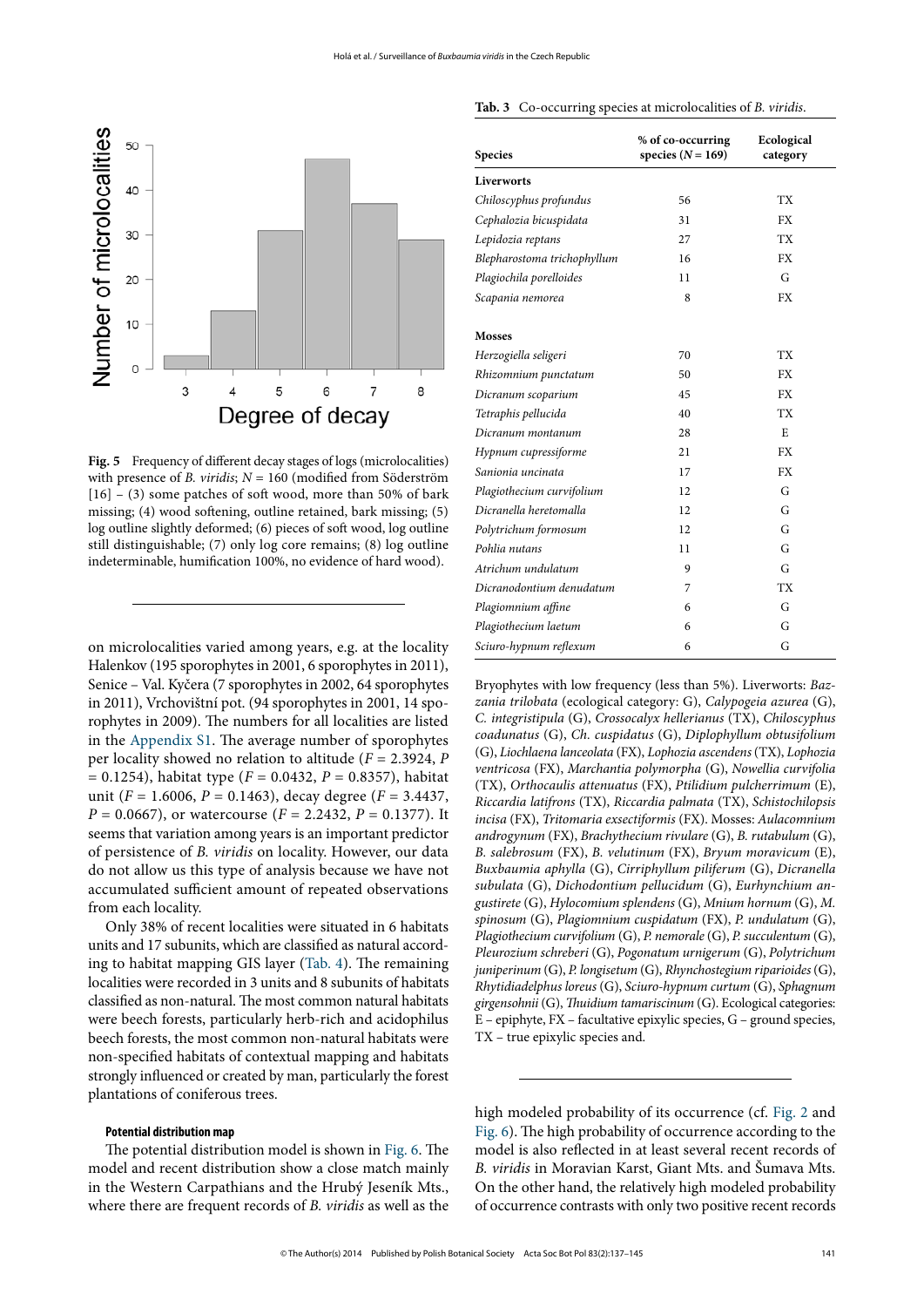| <b>Forest habitat</b> | N                      | Habitat unit                                            | N  | Habitat subunit                                                                                              | N            |
|-----------------------|------------------------|---------------------------------------------------------|----|--------------------------------------------------------------------------------------------------------------|--------------|
| Natural               | 46                     | Alluvial forests (L2)                                   | 2  | Ash-alder alluvial forests (L2.2)                                                                            | 2            |
|                       |                        | Oak-hornbeam forests (L3)                               | 2  | Hercynian oak-hornbeam forests (L3.1)                                                                        | 2            |
|                       |                        | Ravine forests (L4)                                     | 3  | Ravine forests (L4)                                                                                          | 3            |
|                       |                        | Beech forests (L5)                                      | 24 | Herb-rich beech forests (L5.1)                                                                               | 12           |
|                       |                        |                                                         |    | Montane sycamore-beech forests (L5.2)                                                                        | 3            |
|                       |                        |                                                         |    | Acidophilous beech forests (L5.4)                                                                            | 9            |
|                       |                        | Spruce forests (L9)                                     | 4  | Montane Calamagrostis spruce forests (L9.1)                                                                  | 2            |
|                       |                        |                                                         |    | Bog and waterlogged spruce forests (L9.2)                                                                    | 1            |
|                       |                        |                                                         |    | Montane Athyrium spruce forests (L9.3)                                                                       | 1            |
|                       |                        | Mosaic                                                  | 11 | Ash-alder alluvial forests $(L2.2)$ + ravine forests $(L4)$                                                  | 1            |
|                       |                        |                                                         |    | Ravine forests $(L4)$ + chasmophytic vegetation of siliceous cliffs and boulder<br>screes $(S1.2)$           | 2            |
|                       |                        |                                                         |    | Ravine forests $(L4)$ + chasmophytic vegetation of calcareous cliffs and<br>boulder screes (S1.1)            | 1            |
|                       |                        |                                                         |    | Herb-rich beech forests $(L5.1)$ + chasmophytic vegetation of siliceous cliffs<br>and boulder screes (S1.2)  | 2            |
|                       |                        |                                                         |    | Herb-rich beech forests $(L5.1)$ + ravine forests $(L4)$                                                     | 2            |
|                       |                        |                                                         |    | Herb-rich beech forests $(L5.1)$ + chasmophytic vegetation of calcareous cliffs<br>and boulder screes (S1.1) | 1            |
|                       |                        |                                                         |    | Acidophilous beech forests $(L5.4)$ + herb-rich beech forests $(L5.1)$                                       | 1            |
|                       |                        |                                                         |    | Herb-rich beech forests $(L5.1)$ + forest springs without tufa formation $(R1.4)$                            | $\mathbf{1}$ |
| Non-natural           | 75                     | Contextual mapping $(-1)$                               | 41 | Contextual mapping $(-1)$                                                                                    | 41           |
|                       |                        | Habitats strongly influenced<br>or created by man $(X)$ | 27 | Anthropogenic areas with sparse vegetation (X6)                                                              | 1            |
|                       |                        |                                                         |    | Forest plantations of coniferous trees (X9A)                                                                 | 22           |
|                       | Forest clearings (X10) |                                                         |    | $\overline{4}$                                                                                               |              |
|                       |                        | Mosaic                                                  | 7  | Ash-alder alluvial forests $(L2.2)$ + forest plantations of coniferous trees $(X9A)$                         | 3            |
|                       |                        |                                                         |    | Forest plantations of coniferous trees $(X9A)$ + herb-rich beech forests $(L5.1)$                            | 2            |
|                       |                        |                                                         |    | Forest plantations of coniferous trees $(X9A)$ + forest clearings $(X10)$                                    | 1            |
|                       |                        |                                                         |    | Forest clearings $(X10)$ + forest springs without tufa formation $(R1.4)$                                    | 1            |

**Tab. 4** Representation of habitats on recent localities of *Buxbaumia viridis* (*N* = 121).

Mainly microlocalities of one locality belonged to same habitat type. Only a few microlocalities of three localities differed in habitat type (for more details see [Appendix S1\)](http://pbsociety.org.pl/journals/index.php/asbp/rt/suppFiles/asbp.2014.015/0), this localities were not included. Most frequented habitat subunits (habitats of interest) are highlighted.

in the Orlické hory Mts., although we paid an adequate effort to the recent focused search for the species (cf. Fig. 2 and Fig. 6). The military area Brdy remains among regions with the high-modeled probability of occurrence and inadequate recent exploration.

# **Discussion**

### **Historical and recent distribution**

The considerable amount of recent localities, especially in the Hrubý Jeseník in the last five years, cannot be interpreted in terms of the recent spread of the species. Rather, we could see the increasing intensity of the exploration, together perhaps with the increasingly better search strategy and knowledge of ecology, resulting in the more focused search of the surveyors. In addition, *Buxbaumia viridis* was re-found at nearly a half of the historical localities (44%), which convincingly shows that the species may persist at the localities for a long time, provided that sufficient amount of suitable deadwood is retained, as most of the historical localities date back to or precede the 1950s. Even though, *B. viridis* may be still under-recorded, as the rate of its potentially suitable habitats, visible only in sporophyte stage to the number of surveyors, is still far too high. On the other hand, the survey density and success rate in finding is probably highest in the Czech Republic in comparison with neighboring countries. About 95 recent localities have been found in significantly larger Germany [29] and 85 were reported from Austria [30], and only 15 localities were recorded in Slovakia [31]. In neighboring Poland, the current state of the population is less known. The species was reported from tens of localities over a wide geographic range, discovered mainly in the 19th century [32]. Most occurrences were reported from the Western Carpathians, as well as in the Sudety Mts. and the Sudety foothills [32]. Nevertheless, even in Poland, the trend of recent discoveries of new localities has been observed [33–36].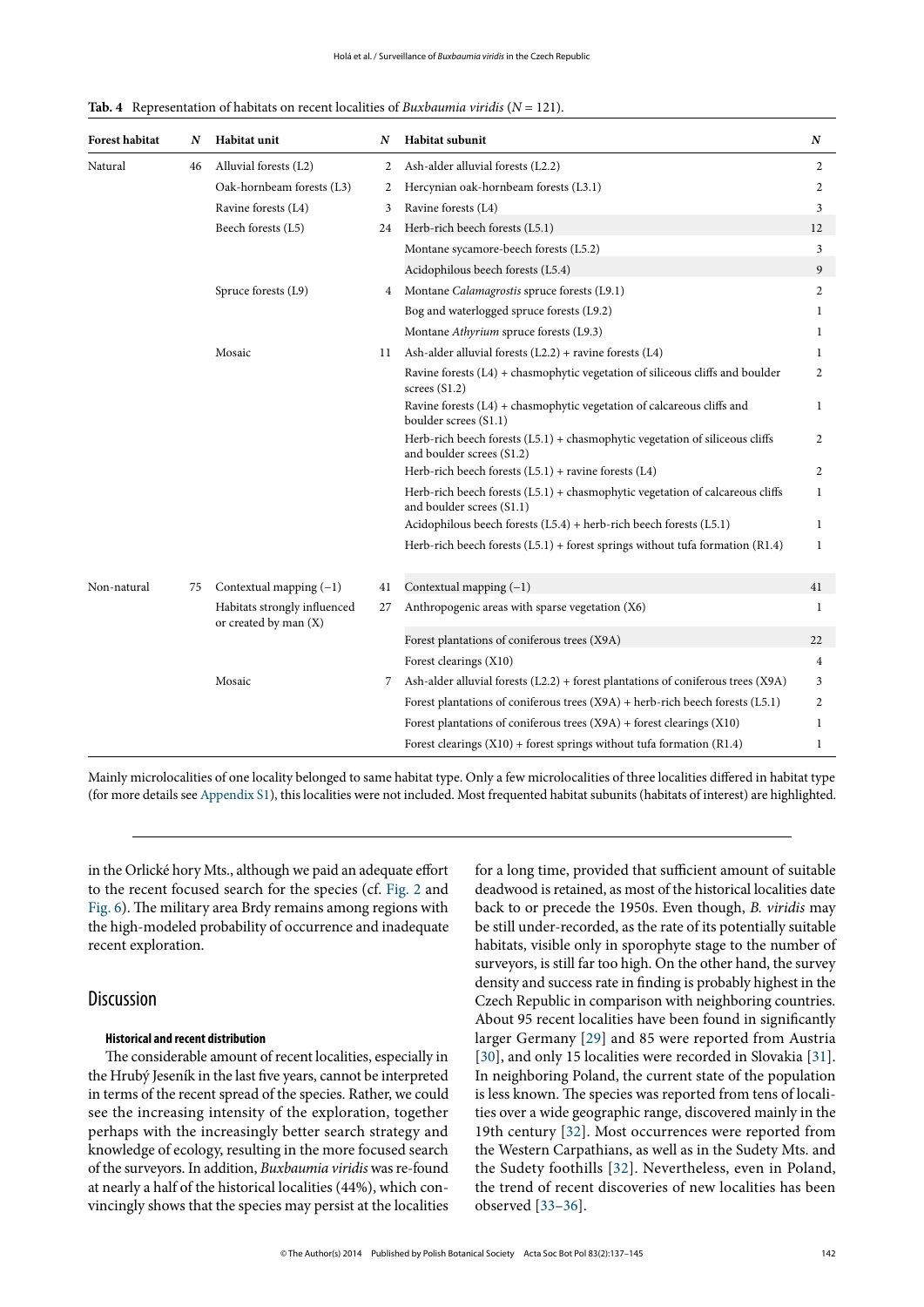

**Fig. 6** Potential distribution map of *B. viridis*, the relative proportion of habitat area (only habitats of interest) per each square are given. The grid squares are defined by the project "Kartierung der Flora Mitteleuropas" (KFME), with the squares of 5*'* longitude and 3*'* latitude.

Most of the recent localities are situated in the Western Carpathians and the Hrubý Jeseník Mts., while the historical localities were distributed more evenly in the Czech Republic. However, the recent and historical area of occupancy and extent of occurrence are not obviously different. The highest density of recent occurrences in the mountains of the northeastern part of Czech Republic agrees well with our model of potential distribution (Fig. 6). The reasons for this pattern might include the highest proportion of forests [37], ideal span of altitude, and generally more humid conditions, resulting from high precipitation averages [38] and favorable geomorphology. At the same time, the Western Carpathians and the Hrubý Jeseník Mts. are the best-explored areas for the species in the recent period (Fig. 2), in contrast to the historical state. Other well-researched mountain regions of Czech Republic (Orlické hory Mts., Giant Mts.) demonstrably support a much smaller number of recent localities (Fig. 2), which implies that the Western Carpathians and the Hrubý Jeseník Mts. indeed represent the core area for the occurrence of *B. viridis* in the Czech Republic. In addition, many new records in the Šumava Mts. during the two last years of focused survey suggest that the real situation here might be closer to that of Western Carpathians and the Hrubý Jeseník Mts. than previously thought. However, additional survey in the Šumava Mts. is needed to confirm this trend.

#### **Habitat requirements and co-occurring species**

The most important abiotic factor, which affects the occurrence of *B. viridis* is probably the humidity. The insufficient moisture was speculated to hamper the sporophyte production by the inhibition of gametangia and fertilization, or death of the protonema [[9](#page-7-8)]. *B. viridis* also prefers the wood in advanced phases of decay, with high and fairly constant water content. Indeed, the majority of sites were located within 100 m from a stream. The exact pattern of the yearly course of air humidity at the sites, which is probably crucial for the successful establishment of gametophytes and development of sporophytes, is nevertheless much more difficult to trace. Our data unfortunately do not allow any scholarly analysis in this way, particularly because the GIS layer used for the retrieval of watercourses might not have included smaller streams, which nevertheless provide the sufficient source of humidity for the development of *Buxbaumia sporophytes*.

Epixylic bryophytes do not seem to be restricted to specific wood species [[3](#page-7-2),[9\]](#page-7-8). This was confirmed for *B. viridis*, although Spruce logs were the most frequently occupied substratum. This may be due to the better holding capacity of brown-rot fungi that grow in conifer wood [\[9](#page-7-8)[,18](#page-7-16)].

*B. viridis* tends to occur with rather common moss species. It prefers mosses to liverworts, and only two of the most frequently recorded mosses (*Herzogiella seligeri*, *Tetraphis pellucida*) are rather specifically associated with dead wood (true epixylic mosses) in the Czech Republic. True epixylic liverworts are generally good indicators of the high air-humidity, being moisture-demanding or intolerable of prolonged drought periods. However, *B. viridis* rarely if ever grows associated with such liverworts (*Crossocalyx hellerianus*, *Lophozia ascendens*, *Nowellia curvifolia*), which seems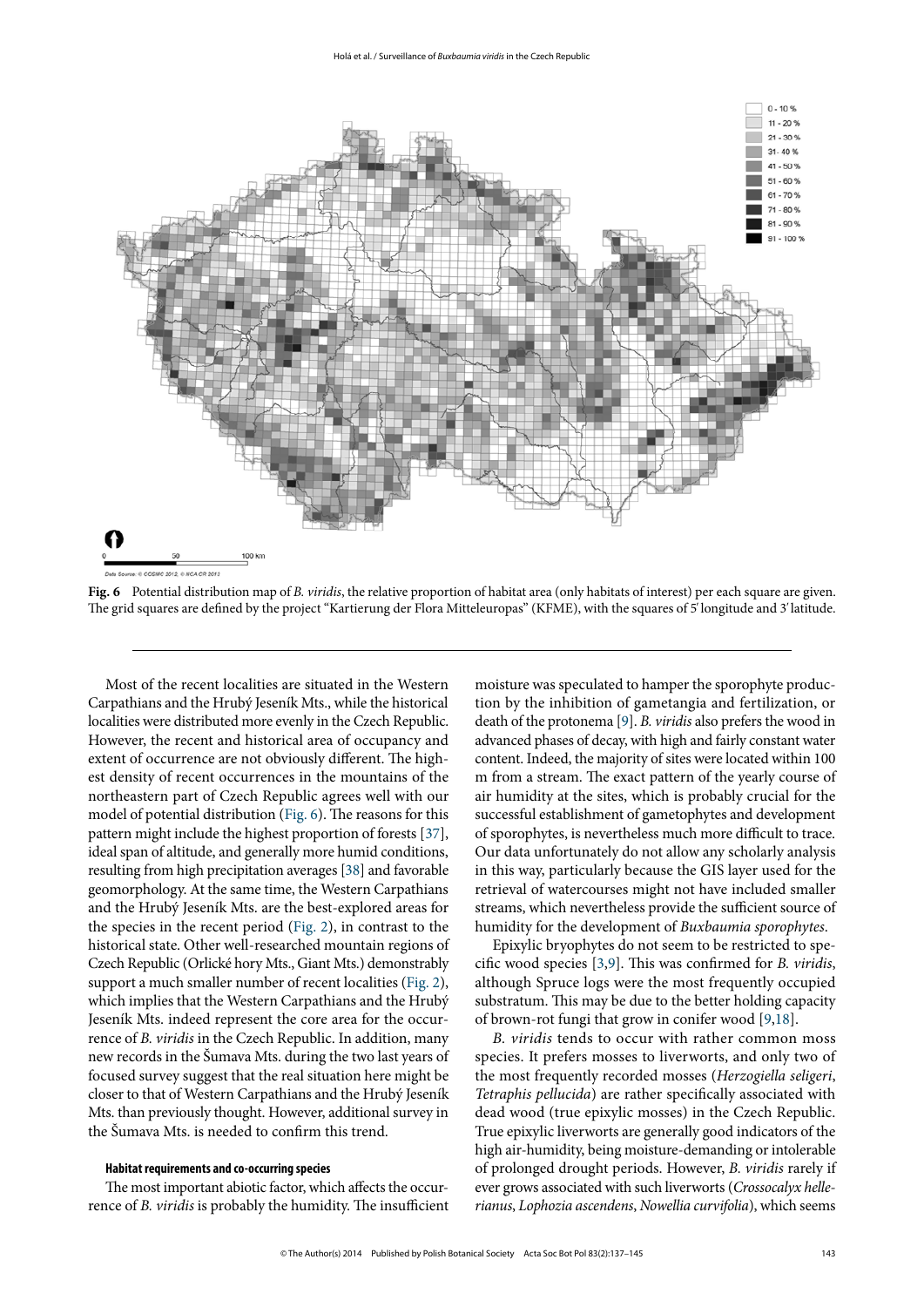to be contradictory to the general demand on air humidity discussed above. Protonematal growth of *B. viridis* is very slow (0.5–3 mm after 70 days in cultivation) and does not seem to expand rapidly to the empty space [\[10\]](#page-7-11). Therefore, *B. viridis* is probably not successful in competitive interaction with bryophytes during the juvenile stage of the life cycle. The pleurocarpous mosses, which are commonly associated with the sporophytes of *B. viridis* (*Herzogiella seligeri*, *Hypnum cupressiforme*, *Sanionia uncinata*) may provide shadier and damper shelter for germination and protonematal growth of *B. viridis* than tiny liverworts.

### **Habitat association and potential distribution**

*B. viridis* is generally considered to be an indicator species of old-growth (primeval) forests (e.g. [\[13,](#page-7-12)39]). Nevertheless, only 38% of the Czech localities are situated in natural forest habitats, while the rest is situated in managed forests, most

#### **Acknowledgments**

We thank Jan Košnar (University of Hradec Králové), Veronika Oušková, Iva Hönigová (Nature Conservation Agency) for heplful discussion of the manuscript and to all bryologists mainly Štěpán Koval, who participated in the monitoring. We acknowledge the financial support of the Nature Conservation Agency of the Czech Republic, Grant Agency of the University of South Bohemia in České Budějovice 138/2010/P, the project Institute of Environmental Technologies, reg. No. CZ.1.05/2.1.00/03.0100, supported by the "Research and development for innovations" operational program and project of the "National feasibility programme" of the Czech Republic  $LO1208$ 

#### **Authors' contributions**

The following declarations about authors' contributions to the research have been made: responsible for coordination of monitoring *Buxbaumia viridis* (since 2008), field work, data and GIS analysis, paper writing and manuscript preparation: EH; GIS analysis: JV; field work, manuscript preparation: EN, MZ, VP; coordination of monitoring *Buxbaumia viridis* (2000–2007), field work: RL; field work, paper writing and manuscript preparation: JK.

#### **Supplementary material**

The following supplementary material for this article is available online at [http://pbsociety.org.pl/journals/index.php/asbp/rt/suppFiles/](http://pbsociety.org.pl/journals/index.php/asbp/rt/suppFiles/asbp.2014.015/0) [asbp.2014.015/0](http://pbsociety.org.pl/journals/index.php/asbp/rt/suppFiles/asbp.2014.015/0):

1. Appendix S1: historical and recent records of *Buxbaumia viridis* in the Czech Republic.

#### **References**

- <span id="page-7-0"></span>1. Miko L, Hošek M, editors. State of nature and landscape in the Czech Republic. Prague: AOPK ČR; 2009.
- <span id="page-7-1"></span>2. Hallingbäck T, Hodgetts N, editors. Mosses, liverworts, and hornworts: status survey and conservation action plan for bryophytes. Gland: IUCN/SSC Bryophyte Specialist Group; 2000.
- <span id="page-7-2"></span>3. Andersson LI, Hytteborn H. Bryophytes and decaying wood – a comparison between managed and natural forest. Ecography. 1991;14(2):121–130. [http://dx.doi.org/10.1111/j.1600-0587.1991.](http://dx.doi.org/10.1111/j.1600-0587.1991.tb00642.x) [tb00642.x](http://dx.doi.org/10.1111/j.1600-0587.1991.tb00642.x)
- <span id="page-7-3"></span>4. Vellak K, Paal J. Diversity of bryophyte vegetation in some forest types in Estonia: a comparison of old unmanaged and managed forests. Biodivers Conserv. 1999;8(12):1595–1620. [http://dx.doi.](http://dx.doi.org/10.1023/A:1008927501623) [org/10.1023/A:1008927501623](http://dx.doi.org/10.1023/A:1008927501623)
- <span id="page-7-4"></span>5. Riffell S, Verschuyl J, Miller D, Wigley TB. Biofuel harvests, coarse woody debris, and biodiversity – a meta-analysis. For Ecol Manage. 2011;261(4):878–887. <http://dx.doi.org/10.1016/j.foreco.2010.12.021>
- <span id="page-7-5"></span>6. Madžule L, Brūmelis G, Tjarve D. Structures determining bryophyte species richness in a managed forest landscape in boreo-nemoral Europe. Biodivers Conserv. 2012;21(2):437–450. [http://dx.doi.](http://dx.doi.org/10.1007/s10531-011-0192-z) [org/10.1007/s10531-011-0192-z](http://dx.doi.org/10.1007/s10531-011-0192-z)

typically in spruce plantations. It seems that the crucial factor is not habitat association (type of forest) but probably suitable humidity, typically near a watercourse with a sufficient amount of decayed wood. These conditions seem to be crucial for the occurrence of *B. viridis*. However, it is exactly these factors, which are difficult to retrieve, analyze and include to the distribution model. The microclimatic humidity is influenced by topography and substratum characteristics of the logs. The amount of dead wood is not specified in any of the existing databases (cf. habitat mapping [20] and Czech national phytosociological database – ČNFD [40]). Although only the frequency of the most commonly occupied habitat (which is definitely also linked to certain extent to these parameters) was included to the model, its match with the recent distribution shows that the model may be used as a basis for focused search for the new localities of *B. viridis*.

- <span id="page-7-6"></span>7. Söderström L. Conservation biology of bryophytes. Lindbergia. 2006;3(1–2):24–32.
- <span id="page-7-7"></span>8. CECC. Directive 92/43/EEC of 21 May 1992 on the conservation of natural habitats and of wild fauna and flora [Internet]. 1992 [cited 2013 Nov 25]; Available from: [http://www.nature.cz/publik\\_syst2/](http://www.nature.cz/publik_syst2/files08/habitats%20directive_official%20text.pdf) [files08/habitats%20directive\\_official%20text.pdf](http://www.nature.cz/publik_syst2/files08/habitats%20directive_official%20text.pdf)
- <span id="page-7-8"></span>9. Wiklund K. Phosphorus concentration and pH in decaying wood affect establishment of the red-listed moss *Buxbaumia viridis*. Can J Bot. 2003;81(6):541–549. <http://dx.doi.org/10.1139/b03-048>
- <span id="page-7-11"></span>10. Wiklund K. Substratum preference, spore output and temporal variation in sporophyte production of the epixylic moss *Buxbaumia viridis*. J Bryol. 2002;24(3):187–195. [http://dx.doi.](http://dx.doi.org/10.1179/037366802125001358) [org/10.1179/037366802125001358](http://dx.doi.org/10.1179/037366802125001358)
- <span id="page-7-9"></span>11. Wiklund K, Rydin H. Ecophysiological constraints on spore establishment in bryophytes. Func Ecol. 2004;18(6):907–913. [http://dx.doi.](http://dx.doi.org/10.1111/j.0269-8463.2004.00906.x) [org/10.1111/j.0269-8463.2004.00906.x](http://dx.doi.org/10.1111/j.0269-8463.2004.00906.x)
- <span id="page-7-10"></span>12. Dierssen K. Distribution, ecological amplitude and phytosociological characterization of European bryophytes. Berlin: Cramer in der Gebrüder Borntraeger Verlagsbuchhandlung; 2001. (Bryophytorum bibliotheca; vol 56).
- <span id="page-7-12"></span>13. Plášek V. The moss *Buxbaumia viridis* (Bryopsida, Buxbaumiaceae) in the Czech part of the Western Carpathians – distribution and ecology. In: Stebel A, Ochyra R, editors. Bryological studies in the Western Carpathians. Poznań: Sorus; 2004. p. 37–44.
- 14. Vondráček M. Prodromus der Moose des Böhmerwaldes (Bryopsida) I. (Sphagnaceae–Bryaceae). Plzeň: Západočeské muzeum; 1990. (Folia musei rerum naturalium Bohemiae occidentalis: botanica; vol 31).
- <span id="page-7-13"></span>15. Soldán Z. Buxbaumia viridis – a candidate of red lists of bryophytes. Bryonora. 1992;9:40–44.
- <span id="page-7-14"></span>16. Söderström L. Sequence of bryophytes and lichens in relation to substrate variables of decaying coniferous wood in Northern Sweden. Nord J Bot. 1988;8(1):89–97. [http://dx.doi.org/10.1111/j.1756-1051.1988.](http://dx.doi.org/10.1111/j.1756-1051.1988.tb01709.x) [tb01709.x](http://dx.doi.org/10.1111/j.1756-1051.1988.tb01709.x)
- <span id="page-7-15"></span>17. Kučera J, Váňa J, Hradílek Z. Bryophyte flora of the Czech Republic: updated checklist and red list and a brief analysis. Preslia. 2012;84:813–850.
- <span id="page-7-16"></span>18. Ódór P, van Hees AFM. Preferences of dead wood inhabiting bryophytes for decay stage, log size and habitat types in Hungarian beech forests. J Bryol. 2004;26(2):79–95. [http://dx.doi.](http://dx.doi.org/10.1179/037366804225021038) [org/10.1179/037366804225021038](http://dx.doi.org/10.1179/037366804225021038)
- <span id="page-7-17"></span>19. Jansová I, Soldán Z. The habitat factors that affect the composition of bryophyte and lichen communities on fallen logs. Preslia. 2006;78(1):67–86.
- 20. AOPK ČR. Habitat mapping layer electronic georeferenced database. Prague: AOPK ČR; 2012.